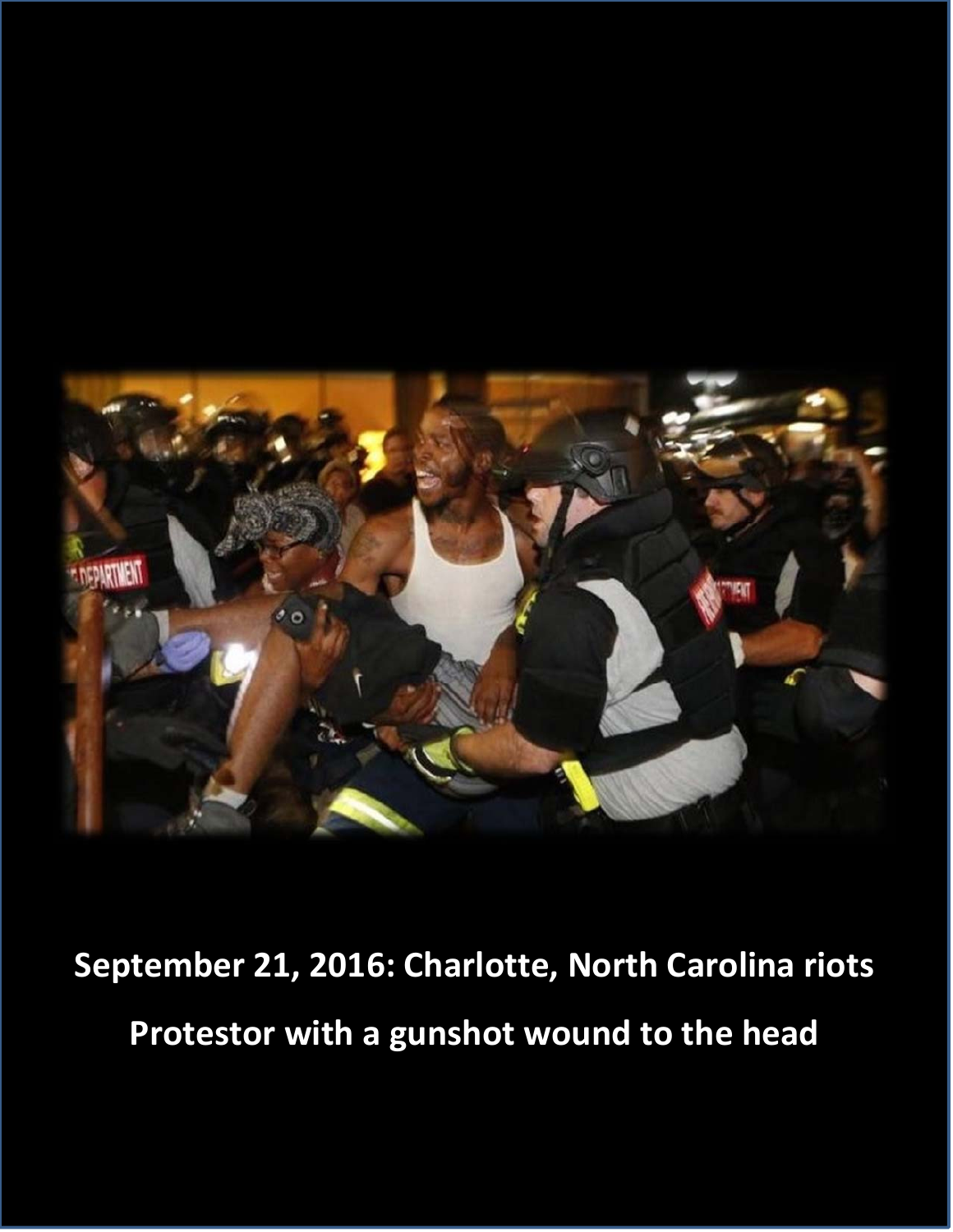

**THREAT SUPPRESSION® INCORPORATED**

*Corporate Headquarters:* 525 North Tryon Street, Suite 1600 ǀ Charlotte, NC 28202 ǀ USA *Corporate Mailing Address:* Post Office Box 57 ǀ Fort Mill, SC 29715 ǀ USA *Phone:* 800.231.9106  *Fax:* 901.339.9413 *Web:* www.ThreatSuppression.com *E‐Mail:*  info@ThreatSuppression.com

## *"Joint Public Safety Response to Large-Scale Civil Unrest"*

## **Presentation Description:**

Large-scale, civil unrest events have occurred in various cities throughout the United States. Notable riots include the 1965 Watts (Los Angeles riots), the 1967 Detroit 12<sup>th</sup> Street riots, the 1967 Newark riots, the 1968 Holy Week Uprising riots (multiple cities), the 1977 New York City blackout, the 1992 Los Angeles Rodney King riots, the 2014 Ferguson riots, the 2015 Baltimore riots, the 2016 Charlotte riots, and the 2019 Portland riots. In each event, protesters conducted violent and hostile actions against public safety personnel. In many of the protests, multiple arson fires were set.

Every city in the United States is at risk for a large-scale civil unrest event. Causal events include sporting event wins/losses, law enforcement officer-involved-shootings, political protests/rallies, private business malfeasance (New York City stock exchange collapse), global pandemic, and more. Civil unrest events have occurred in large and small cities alike. The common thread with all of these events is that local public safety had only a few hours' notice to respond to these events.

In the 2014 Ferguson riots, United States law enforcement saw the return of professional, serial arsonists and Molotov cocktails thrown at first responders. This is now a common theme in civil unrest events. The introduction of fire-as-a-weapon adds a very specific dimension to the protests that public safety officials must address. Universally, experts agree that the introduction of fires at civil unrest events only increases protester agitation and escalates violence.

Protesters also frequently deploy body fluid "bombs" at officers, chemical "bombs", explosive devices, and other potentially deadly weapons. Integrated fire/EMS rescue task forces provide civil unrest (riot response) platoons with downed-officer rescue, fire-as-a-weapon immediate response, hasty decontamination of body fluid/chemical bombs, and emergent civilian rescues.

Protesters are also using different tactics such as lasers and bright lights, vehicle-as-a-weapon, electric cattle prods, bear spray, and other non-standard attack tactics. Law enforcement can recognize specific signs in advance that might warn of these attack tactics. In addition, the presenter will discuss specific law enforcement countermeasures.

Reviews of large-scale civil unrest event demonstrate that these events occur with little to no notice, and all public safety agencies must plan and prepare for an effective response. In many of the events, an aggressive fire department response is necessary to combat the increasing frequency of arson events and deliberate fire-as-a-weapon attacks against law enforcement.

The presenters work in a jurisdiction that has trained integrated fire/EMS response with civil unrest officers since 2011. The presenters have also conducted numerous large-scale civil